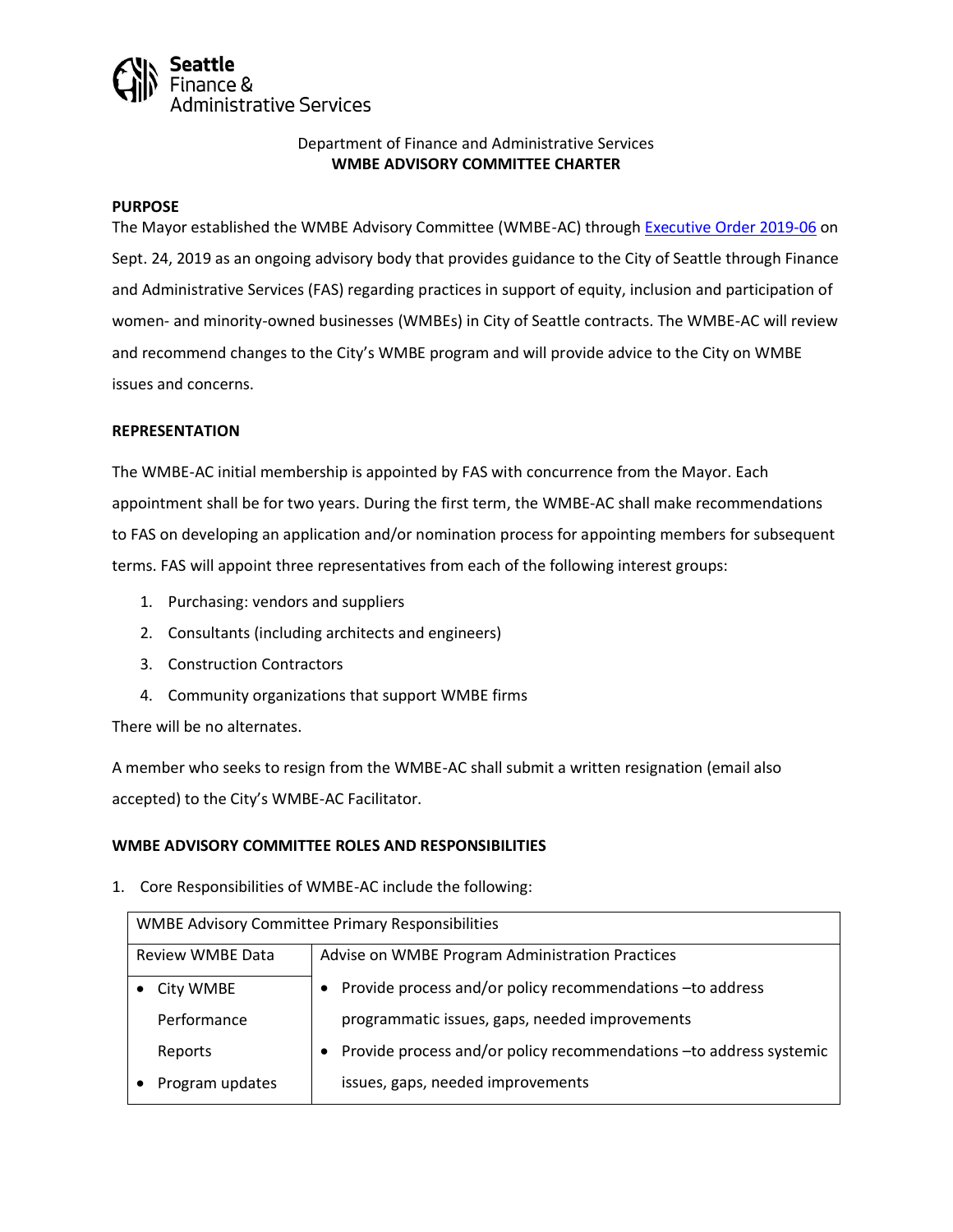|  | • Promote equity in WMBE Advisory recommendations and decisions     |
|--|---------------------------------------------------------------------|
|  | Advise on innovations in implementation                             |
|  | Generate recommendations and findings for the City's written annual |
|  | WMBE report                                                         |

- 2. Within the parameters identified in item 1 above, propose and develop an annual Work Plan for the WMBE-AC upon which meeting agendas will be drafted. The Work Plan will include specific scope elements within each identified topic area, along with desired deliverables, key stakeholders, resources, and outcomes, and metrics as applicable. Areas for WMBE-AC consideration include but are not limited to the following area:
	- Outreach, engagement and technical assistance
	- Policy, equity and the disparity study
	- Evaluation of City pre-solicitation, solicitation and contracting policies and procedures
- 3. Committee members are expected to attend all regularly scheduled meetings. Members should notify the City's WMBE-AC Facilitator (Facilitator) at least a week in advance or with as much advance notice as possible given an unavoidable impact to attendance. If unable to attend a regularly scheduled meeting, please also inform other WMBE-AC members of the same stakeholder group. Members must attend a minimum of 75% of meetings and may not miss more than two meetings each year to maintain appointment, however, in the case that the City reschedules a meeting, the City will work to accommodate majority attendance. A member unavailable to attend the rescheduled meeting will communicate with Facilitator why absence is unavoidable and will receive an excused absence.
- 4. The WMBE-AC will meet at least quarterly but can choose to meet more frequently as needed. Meetings will be pre-scheduled, and agendas will be sent in advance. If there are multiple members who cannot attend, the City will try to accommodate by changing the meeting date.
- 5. Arrive at each meeting prepared to discuss the issues on the agenda, including reviewing meeting summaries, technical information, and document drafts that are distributed in advance.
- 6. Fully participate in meetings and articulate views based on own experience and expertise as well as the views of their community of interests, such as the organization, or specific constituency they represent as a member of the Committee.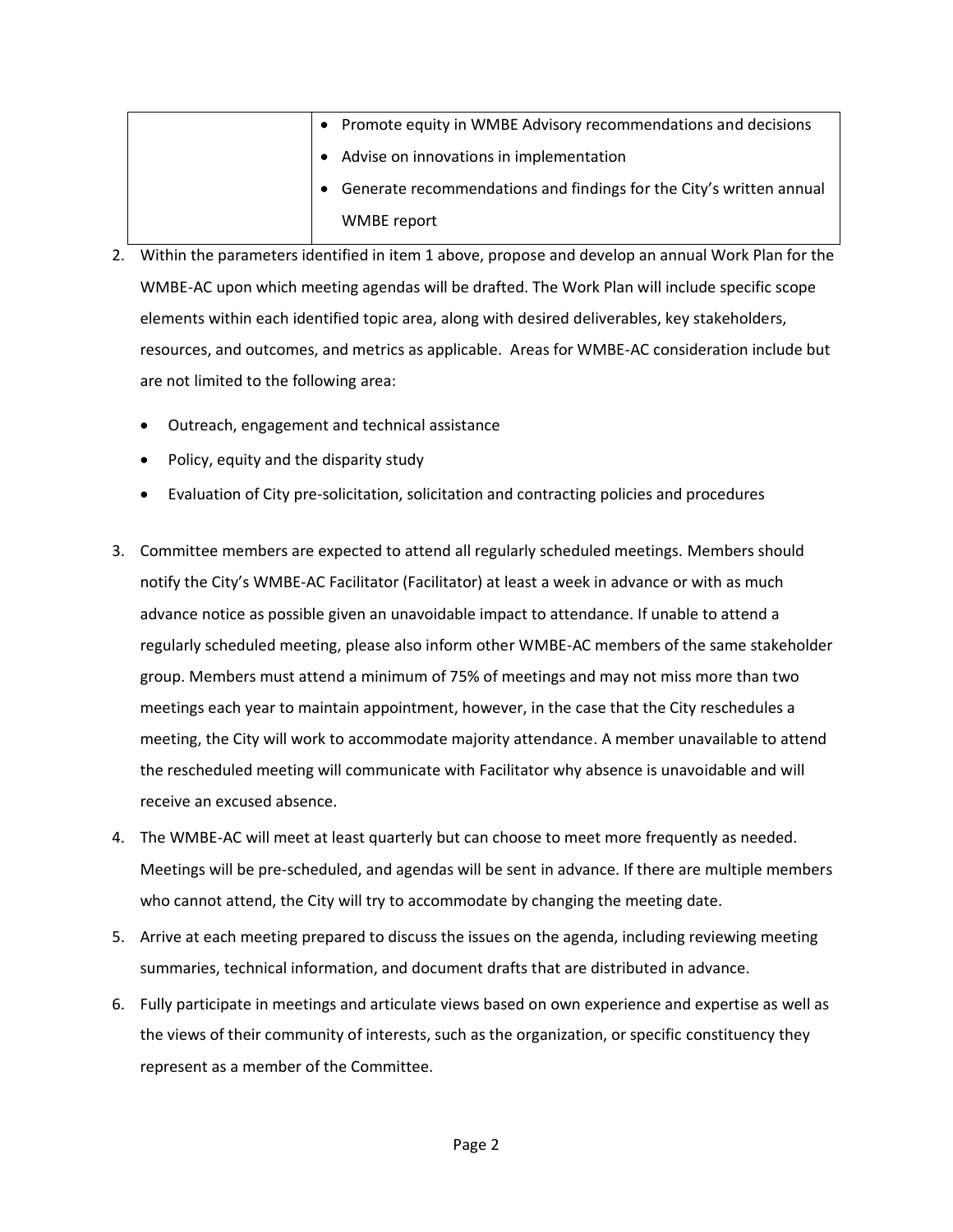- 7. Present views of their constituencies on issues being discussed. Members must engage in respectful, constructive dialogue with other group members.
- 8. Strive to bridge gaps in understanding, seek creative resolution of differences, and commit to providing thoughtful input.
- 9. Stay in contact with relevant and interested stakeholders (both individuals and groups) to learn of current constituency concerns and/or provide constituents with updates on meeting work products and meeting discussions.
- 10. Generally do not discuss the contents of WMBE-AC deliberations unless mutually agreed upon.

# **WMBE-AC OPERATIONS**

# Ground Rules

*To effectively accomplish its mandate, all members agree to:* 

- Allow all voices and diverse views to be heard
- Hold the interest of the whole  $-$  act as a team by:
	- o Reflect first before speaking, speak and act respectfully and recognize when others act respectfully
	- $\circ$  Share what she/he/they are thinking, feeling, knows and help each other to understand fully
	- o Clarify her/his/their expectations, assumptions and interests (own and other's)
	- o Explore interests, issues and differences for understanding
	- o Stay open to other views and remain flexible and reserve judgement
	- $\circ$  Call for a pause, take intentional breaks, caucus when needed anyone can request
	- o Not rush to decide and check for agreement
- Refer back to the mission to identify common ground
- Consider unintended impacts/risks before making a decision

#### Meetings

- 1. FAS will convene the committee and provide the committee program performance reports. The WMBE-AC may determine a need for sub-committee(s) and include City staffing when available.
- 2. Participation in discussions will be restricted to the members seated at the table, except when an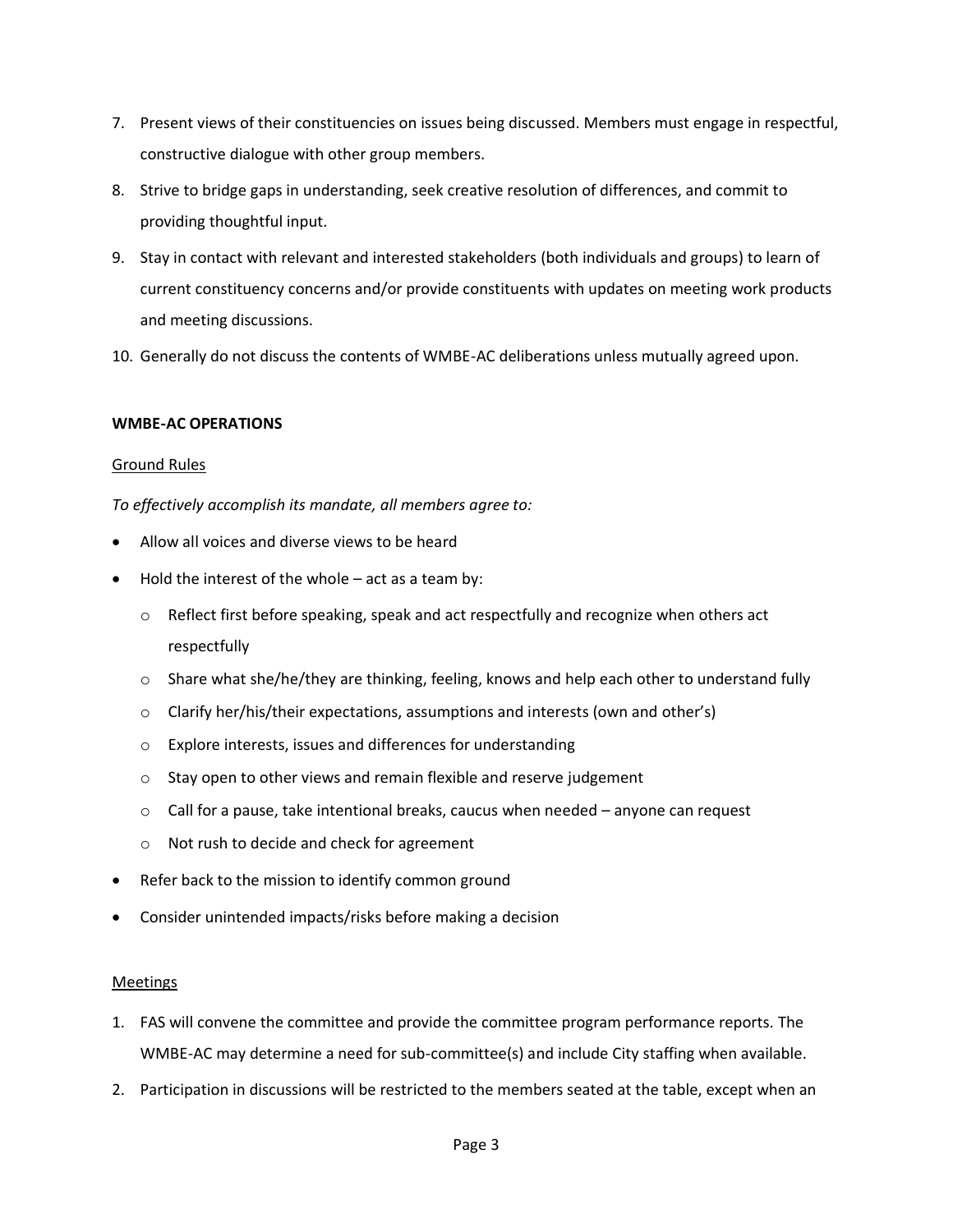open floor is specifically itemized into the agenda or the members request others' participation.

3. Meetings may be held in person, virtually or a hybrid of both in-person and virtually. The WMBE-AC shall vote to determine preferred meeting method.

# WMBE-AC Decision Making

WMBE -AC chooses to work toward consensus by using a process that explores all views, concerns and interests, and generates alternate proposals in order to find common ground. The WMBE-AC agrees to:

- 1. Engage in sharing information/be explicit with each other
- 2. A majority of committee members in attendance shall constitute a quorum. Use thumb voting and discussion to find common ground.
	- a) Conduct open voting with *thumbs up*/approval, *thumb sideways*/acceptable or acceptable with questions or reservations or *thumbs down*/not acceptable.
	- b) Explore thumbs sideway or down and ask for proposals to bring nays to "can live with it".
	- c) After discussing dissenting opinions, alternate proposals may be generated from the group to see if full agreement can be reached through subsequent voting
	- d) Vote on proposals to check for full consensus and proceed with understanding of all positions even if not in full agreement (exception of one).
- 3. Identify all positions even if not in full agreement

Since there is value in the City hearing dissenting opinions, if a final decision from the WMBE-AC does not reach full consensus after using the process above, the minority opinion(s) will be stated.

4. WMBE-AC members must be present to vote.

# Meeting Facilitation

FAS will provide meeting facilitation through the FAS Director's Office Equity and Policy Director (the Facilitator). In close coordination with the project team, the facilitator will:

- 1. Formulate the agenda with support from FAS Purchasing and Contracting (PC) for all meetings and facilitate WMBE-AC Committee meetings.
- 2. Keep the discussion highly focused on track with the agenda and close off digressions.
- 3. Grant the speaking authority to the members, such that only one person will speak at a time and no one will interrupt another.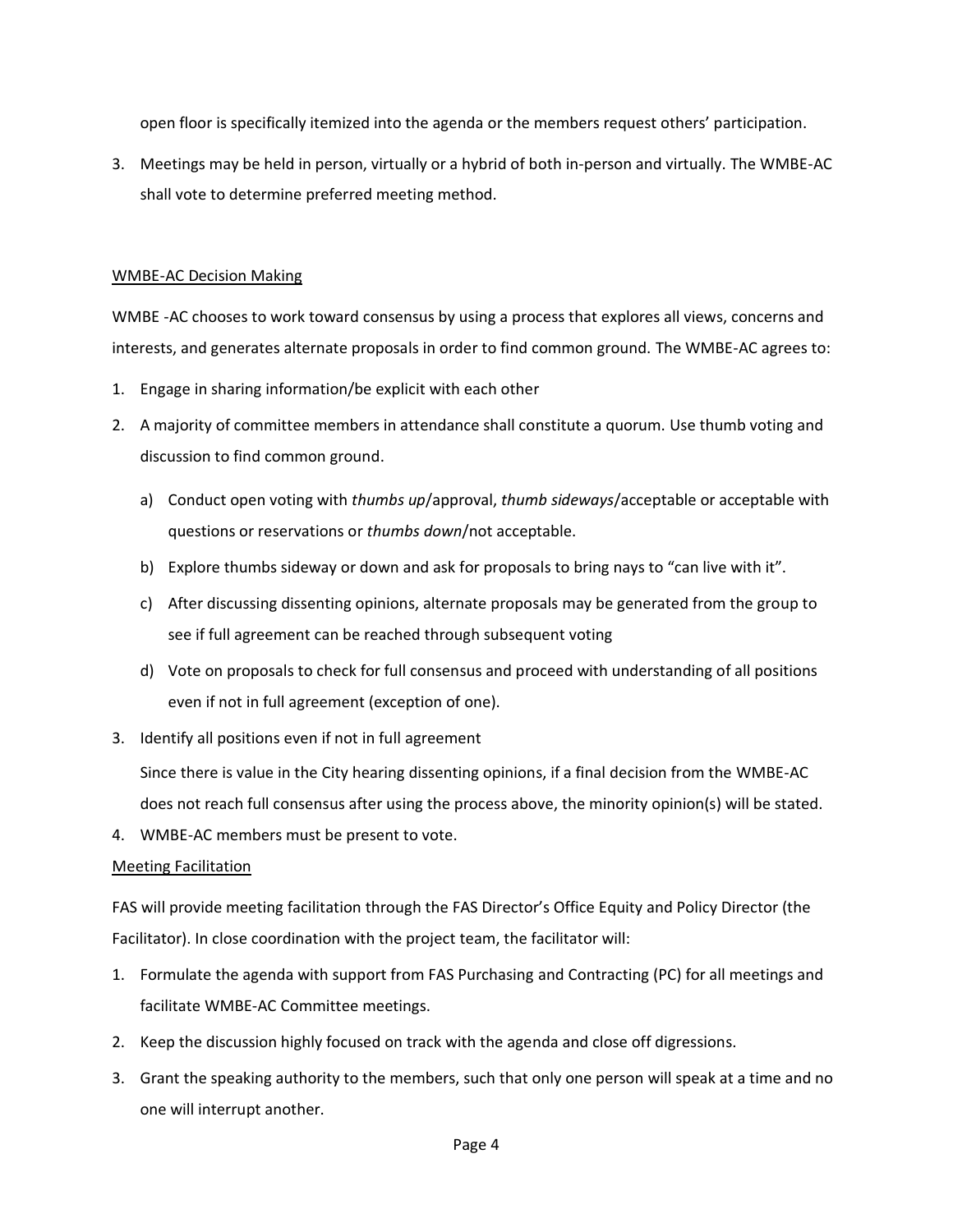- 4. Prohibit any personal attacks or statements that give the appearance or tone of blaming others for specific actions or outcomes.
- 5. Identify and synthesize points of agreement and disagreement and communicate these in the form of written meeting summaries (see below for further detail).
- 6. Coordinate any necessary fact-finding required.
- 7. Coordinate the preparation of single-text drafts of key documents between meetings to serve as a basis for deliberations.
- 8. Ensure compliance with all ground rules.
- 9. Serve as a confidential communication channel for members and observers who wish to express views but do not feel comfortable addressing the full group.
- 10. Advocate for a fair, effective and credible process, but remain utterly nonpartisan with respect to the outcome of the deliberations.

# **RESPONSIBILITIES OF FAS PURCHASING AND CONTRACTING**

- 1. PC will participate in the meetings, support the Facilitator and the WMBE-AC Committee, attend meetings, develop the agenda at the Facilitator's direction, support the facilitation of discussions, and administrative support, including documenting deliberations and presenting information.
- 2. PC will provide information to the Facilitator and the WMBE-AC Committee ensuring alignment with the City's Race and Social Justice equity plans, data, progress reports, and related work plans.
- 3. At direction of Facilitator, provide WMBE-AC with meeting schedule and location at least two weeks prior to each meeting, unless an emergent need arises.
- 4. Support the Facilitator in meeting direction and purpose.
- 5. Prepare meeting agendas and materials for review and approval of Facilitator to support the WMBE-AC's work through the agenda.
- 6. PC will prepare a summary of each meeting, to include key discussion items, areas of agreement or disagreement without attribution. Following Facilitator approval, PC will send a draft to members after each meeting. Approval of the summary will occur at the following meeting, after PC staff note any additions, corrections, or clarifications approved by the Facilitator and WMBE-AC. If substantial changes are made, a revised version will be issued. The summary will include a list of those in attendance.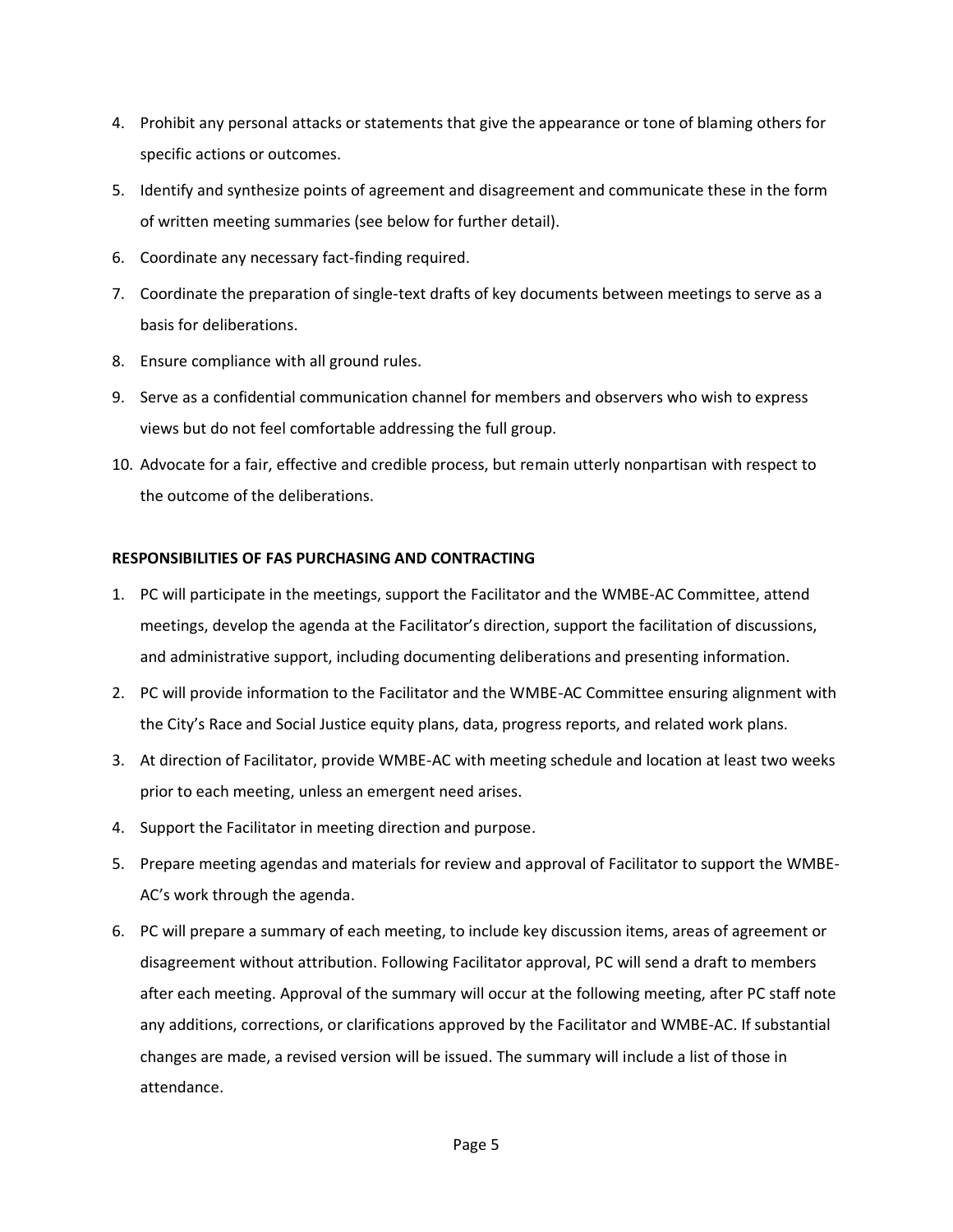7. Meeting summaries will be posted on PC's website for public access upon final approval by FAS and the WMBE-AC.

# **COMMUNICATION**

Any media requests, inquiries or outreach shall be directed to the City's Facilitator.

Any communication on behalf of the WMBE-AC must come from the group, not individuals on behalf of the group. Representatives from all four stakeholder groups will generate a written document that reflects the decision made by the WMBE-AC, without any changes, and a copy will be sent to all members. Communications from WMBE-AC about a decision that has been made will include a brief statement of context regarding the decision and any issues of consideration, e.g., dissenting opinion if consensus was not reached.

#### **PUBLIC PARTICIPATION**

This WMBE-AC may be of interest to the public, observers, other public agencies, and other advocates or interested advisors. Members of the public are invited to attend any meeting, and may actively speak, participate or comment at those times when prescribed within the meeting agenda. All meeting minutes and agendas will be available on-line for public view.

# **AMENDMENT OF CHARTER**

Charter amendments may be made with a 2/3 voting in affirmative of all eligible members of the advisory committee at a meeting. Charter amendments must be given advance notice via the published agenda.

This charter was approved by the WMBE Advisory Committee at their meeting, held on Wednesday, May 19, 2021 with the following committee members voting, present and absent.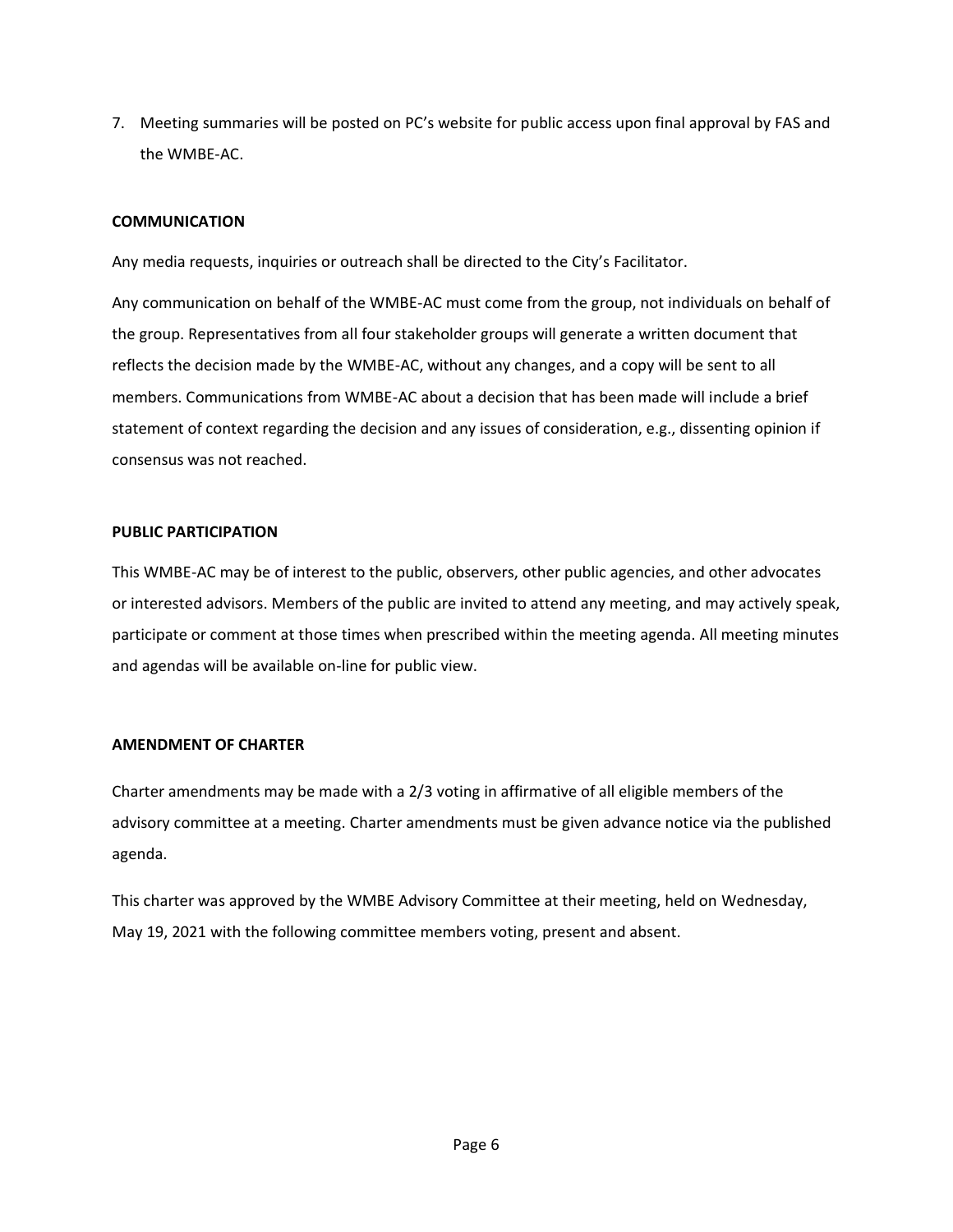| <b>Contractor Firms</b>                                                 | <b>Consultant Firms</b>                                                    | <b>Purchasing Firms</b>                                         | Stakeholder                                                                                              |
|-------------------------------------------------------------------------|----------------------------------------------------------------------------|-----------------------------------------------------------------|----------------------------------------------------------------------------------------------------------|
| Representatives                                                         | Representatives                                                            | Representatives                                                 | Organizations                                                                                            |
| Roger Newton<br>Newton Building &<br>Development, LLC<br>(approved)     | <b>Shelley Gaddie</b><br>ProjectCorps<br>(approved)                        | Irene Reyes<br><b>Excel Supply Company</b><br>(approved)        | Michelle Merriweather<br>Urban League of<br>Metropolitan Seattle<br>(approved)                           |
| <b>Tracey Freeman</b><br><b>T &amp; T Traffic Control</b><br>(approved) | Regina Glenn<br>Pacific<br>Communications<br>Consultants Inc<br>(approved) | Anthony Burnett<br><b>MB Diversity</b><br>(approved)            | Ollie Garrett<br>Tabor 100<br>(approved)                                                                 |
| <b>Eugene Hardin</b><br><b>Quality Woodworking</b><br>(approved)        | Ato Apiafi<br>Ato Apiafi Architects<br>(approved)                          | <b>Terry Calloway</b><br><b>Trinity Development</b><br>(absent) | Fernando Martinez<br>Northwest Mountain<br><b>Minority Supplier</b><br>Development Council<br>(approved) |

# **GLOSSARY OF TERMS**

**CCAG:** City of Seattle internal Consultant Contracting Advisory Group.

**DBE:** Disadvantaged Business Enterprise (certification).

**FAS:** The City of Seattle's Department of Finance and Administrative Services.

**RSJI:** City of Seattle's Race and Social Justice Initiative.

**OBD**: Online Business Directory.